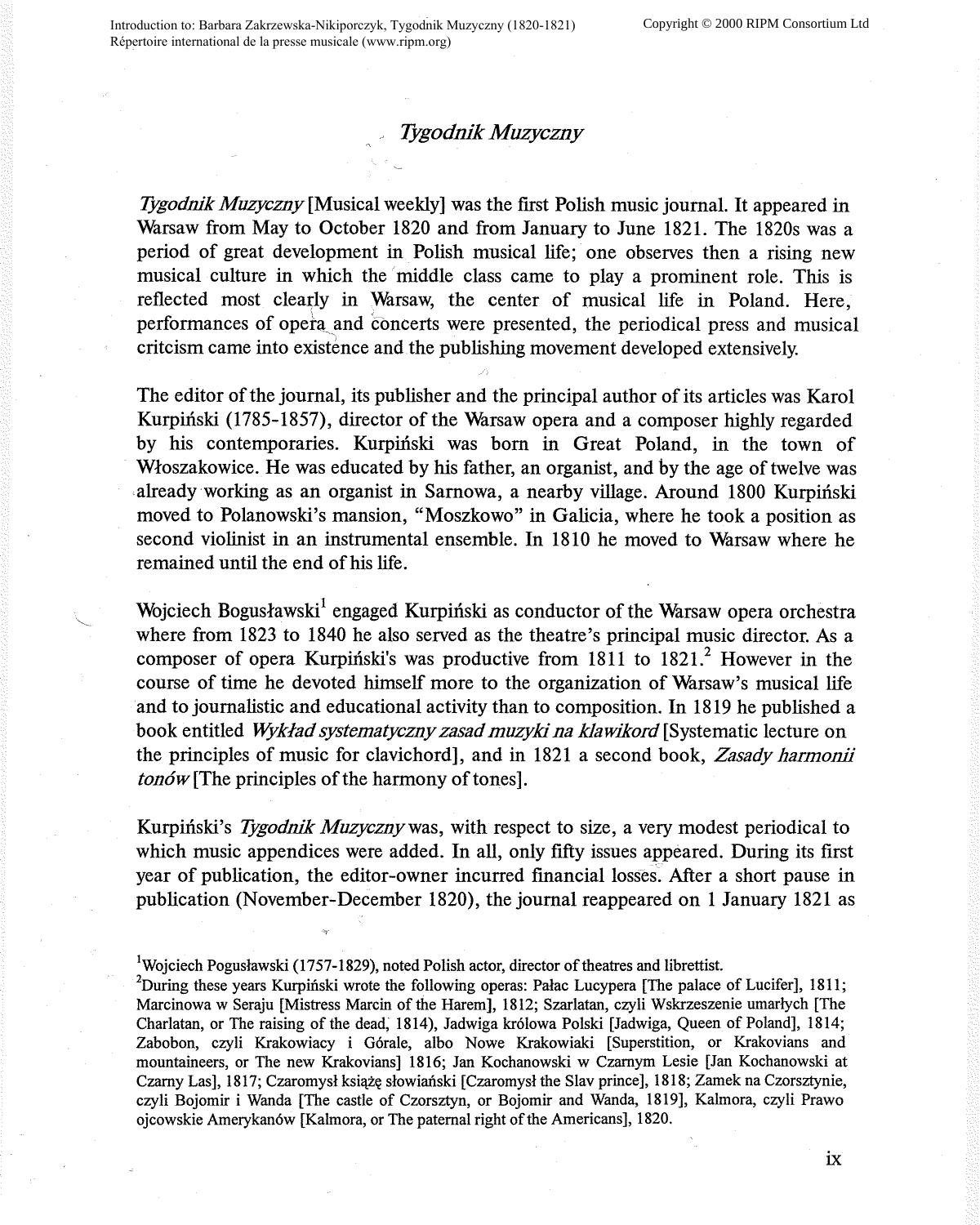## *Tygodnik Muzyczny*

*Tygodnik Muzyczny i Dramatyczny* [Musical and dramatic weekly], this time supported jointly by the editor and the owners of a printing house located on St. George Street. In the second term of 1821 the technical side of the publication became the responsibility . of Ludwik Letronne, the Warsaw lithographer and bookseller, who directed from 1819 the Biuro Sztuk Pięknych [Bureau of fine arts] on Krakowskie Przedmiescie Street. However even this new supporting agency failed to be sufficient; *Tygodnik Muzycznyceased* publication on 27 June 1821 for lack of subscribers.

The journal contains mainly articles written by the editor himself. These deal with aesthetic, theoretical an'd historical problems, and include, for example, **"O** skutkach muzyki" [About the effects of music], **"O** ekspresji muzycznej i nasladowaniu" [About musical expression and imitation], "Czy potrzebna ludziom muzyka" [Is music needed by the people], "Kilka słów o fudze" [A few words on fugue], "Historia opery aż do opery polskiej" [The history of opera, before Polish opera], **"O** operze polskiej" [About Polish opera], "O pieśniach w ogólności" [About songs in general], and, "O historycznych piesniach ludu polskiego" [About historical songs of the Polish folk]. Of note is the fact that Kurpinski's extensive article **"O** instrumentach muzycznych" [About musical instruments] was, in fact, the first Polish course of the study on musical instruments and instrumentation. Kurpinski's also published his own translations of excerpts of significant French texts such *Cours de composition musicale, ou Trait6 complet et raisonne d'hannonie pratique* by Antoine Reicha, and *Essai sur la musique ancienne et modeme* (Paris, 1780), and *De J'Opera en France* by Frarn;ois Henri Joseph Castil-Blaze (Paris 1820). The journal also published reviews and news concerning the National Theatre and concert life, mainly in Warsaw, and musical and theatrical news from abroad, in sections entitled: ''Teatra zagraniczne" [Foreign~ theatres], "Nowosci zagraniczne" [News from abroad], and "Nowiny zagraniczne" [News from abroad]. In 1820 the authors of the column "Teatra zagraniczne" were Ludwik Adam Dmuszewski<sup>3</sup> and M. Z. I. (unidentified). From January 1821 Józef Dionizy Minasowicz contributed articles singing them "J.D.M."<sup>4</sup> Apart from European musical and theatrical news, he also published one poem in *Iygodnik.*  "Duma wfoscian Jabfonny o Panu" [Elegy about the Lord by a peasant from Jabfonn] and translations of foreign poetic texts.

 $\mathcal{C}_{\mathcal{C}}$ 

Over half of issues of the journal contain music appendices which, in all, consist of thrity-five pieces. Among these are eighteen piano and vocal compositions by Karol Kurpiński.

<sup>3</sup><br>Ludwik Adam Dmuszewski (1777-1847) actor, director of theatres, playwright and journalist, the editor of *Rocznik teatru* [Theatre Annual] and *Kurier Warszawski* [Warsaw Courier]. <sup>4</sup>Józef Dionizy Minasowicz(1792-1849), professor of law in Warsaw translator of Schiller's and Goethe's, poetry and stage works.